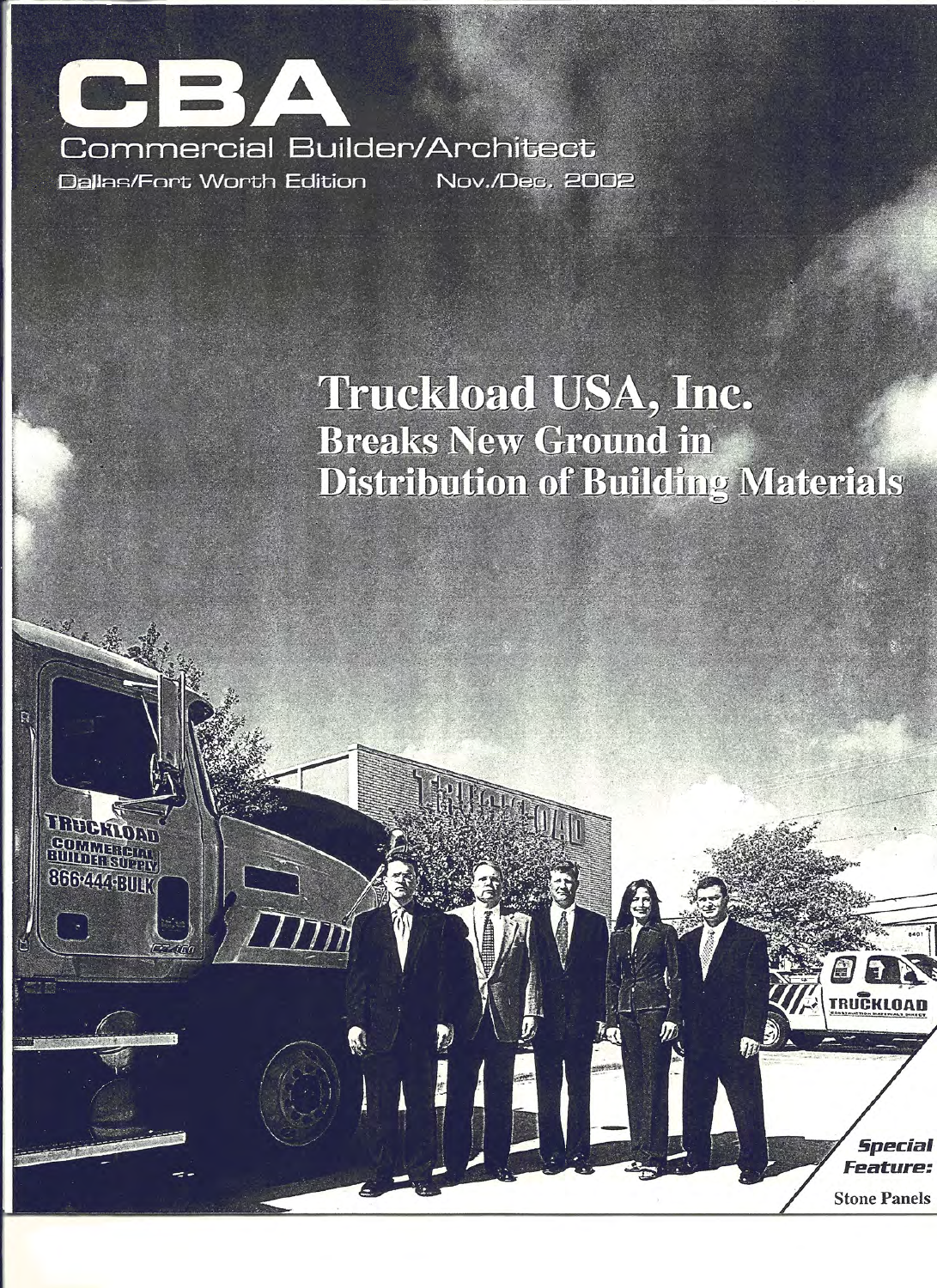### **Bridging the Gap**

*By John Spencer; International Construction Data, Inc.*

*A body at rest will remain at rest* until acted upon by an outside force. This sounds like something Mr. Newton said, but actually it was a *universal* rule long before Sir Isaac was bopped on the head by the proverbial apple. The father of modem physics may have been guilty of taking literary license with a law most small children learn early-that *any* "body" at rest will remain that way until acted upon by an outside force.

The word of course is *inertia,* and it has applied to individuals, groups/tribes, businesses, nations and virtually every other undertaking by humans, beginning around the time we changed our position from the bottom of the food chain to the top. Hunger, predators and shelter could be listed under the category "outside force." The fact is, inertia works on every aspect of this existence. Mr. Newton simply wondered out loud if it could be applied to the "new" science of physics, and lo-and-behold, it did.

Not satisfied to simply link the two with observation (everyone knew what happened when a boulder rolled down a mountain into the living room, no?) Newton combined his observations with' the slightly older discipline of mathematics to create formulas and equations to help explain why the living room looks different. In fact, if you could weigh the bolder before it started down the mountain, it is mathematically possible to tell *exactly* where the rock will stop rolling after hitting the living room, and how tall your dog and cat will be. Physics explains it this way:

F=MA, where F=force, M=mass, and A=acceleration

For our industry, however, the rule is slightly different. The body (business) doesn't remain at rest forever, if not moving forward, it backs up. Borrowing from modem physics, the little known and less understood guru of business inertia, . Yazoo Pits, explained it this way:

F=MA/e, where e=time, measured in units of Industry Time, called epochs, which are large nonlinear, cumbersome periods of little change. (Loosely related to eons.) It would take an Einstein to make us realize that time wasn't the same for everyone in the universe.

Yazoo was not taken seriously in his lifetime, because he believed the participant/observer could affect the outcome of his equations. Preposterous you say? Consider this. Galileo was jailed for challenging the "absolute" belief that the earth was the center of the universe. When he finally recanted and was let out of prison, he devoted the remainder of his life to the study of motion. Within a generation, Isaac picked up the ball, so to speak, and gave us the "absolute" nature of our physical world, measured in units we could take to the moon. It has always been important to force our understanding on the observable universe. It makes us feel "safer."

It would take a man that today occupies the same "chair" at Cambridge University as Newton did, centuries earlier (Hawking jokes that Newton's probably wasn't motorized), to make us realize that our belief in the "absolute" nature of the physical universe is once again, unfounded. Stephen Hawking proved with his quantum research that the observer/participant could, in fact, affect the outcome of the experiment. He even proved that in certain situations, the result of an experiment *depended* on the question asked, and the answer expected. One top physicist working with Hawking was quoted as saying, "that if you didn't get giddy about the ramifications of that fact, you didn't understand quantum mechanics." Einstein's reaction to the early

pioneers of quantum physics was summed up in his famous quote, "God doesn't play dice with the universe." (You would think that a man who made us believe that *all* mass is just an expression of energy, would be a little more open-minded. )

Yazoo, who was actually jailed on a Marti Gras float for being seriously giddy, argued that a thought was the most powerful force in the universe, and he spent the remainder of his life trying to find an equation elegant enough to express it. Of course, the real problem to this day, is finding the right units to measure a thought. (I believe Hawking is on that trail, but just doesn't realize it.)

As luck would have it, I was witness to a perfect demonstration . of Mr. Pit's most famous equation. I was talking to a project manager for a large commercial project about the advantages of "prebuilding" his job. The conversation went something like this: Put all the pieces of the project together inside a computer until they fit, answering most R.F.I.s (requests for information) before the questions could stop actual construction; load the information in the form of coordinates to field equipment, robots or total stations; and use the "new" technology to improve the accuracy and speed of his job, using less manpowerseems simple.

His response was instant. There would be no robots or total stations on his job; he had three surveyors with transits and chains, which were good enough when he did it, and it was still good enough today.

I wanted to ask him if he planned on using power tools, or mixing the concrete by hand, but he was much larger than I, and remembering the universal rule of action and reaction, and doing the numbers in my head (he was about 6-6, 280 lbs.; I'm 6-2, 190  $\sim$ 

Nov./Dec.2002 Dallas/Fort Worth Commercial Builder/Architect 11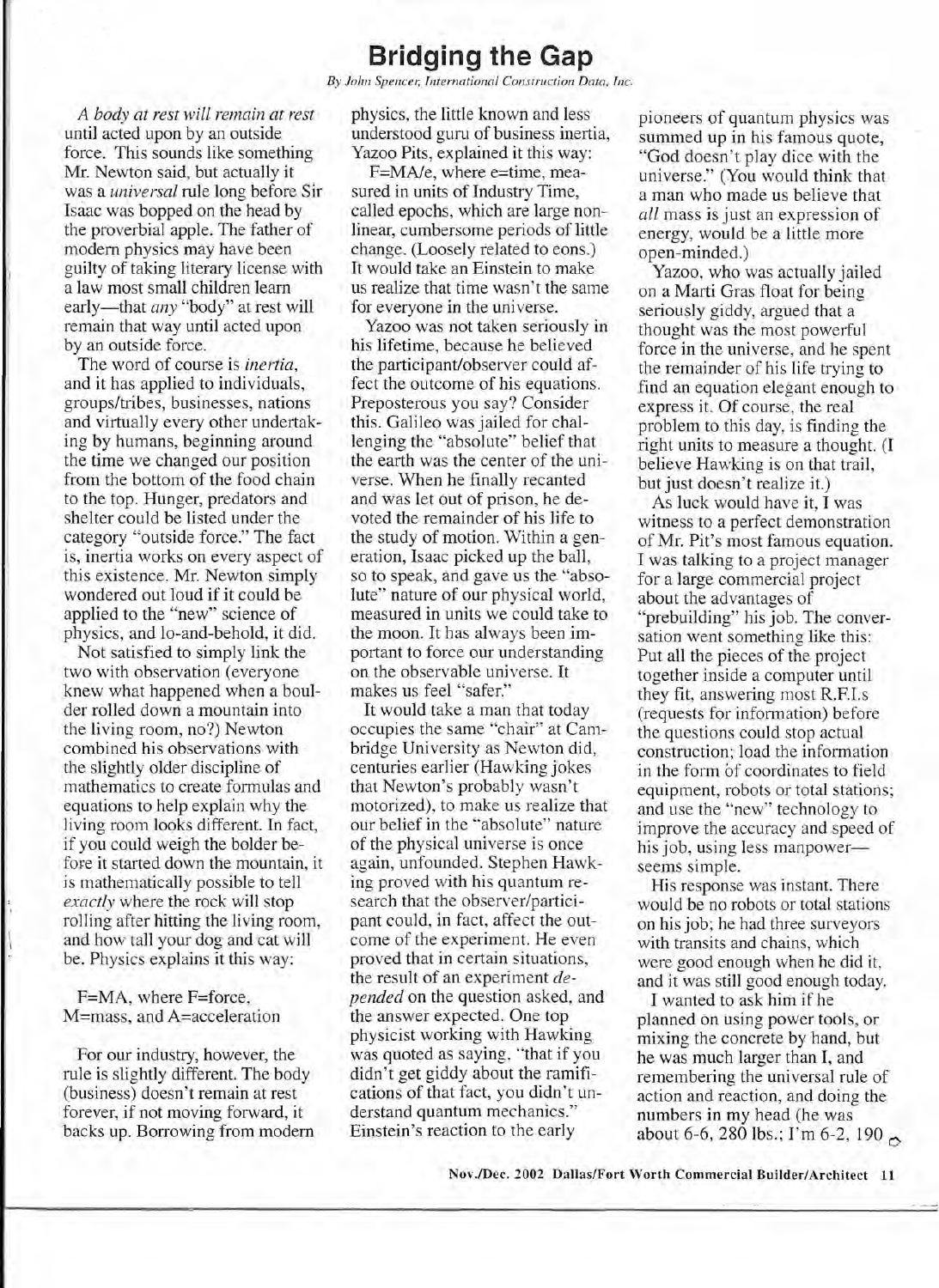#### *• . Continued from Page II*

lbs.), I just smiled and nodded. But the demonstration was a good one, and not lost on me. (I've just noticed that the root word of demonstration is DEMON.) The equation for this problem looks like this:

 $(F)$  ~  $(MA)/e$ ) $(-Rsquared) > 0$ 

where F has been transformed from *FORCE* to *FEAR* by -, the unknown quantity of THOUGHT from the participant. Multiplied by R, the resistance to change, measured in ohms-overt-heavymemories—is always a negative

quantity. It is important to note that no matter what values are plugged in, F will always be less than O.

That's not to say that inertia is all bad; it is not. The phone books are littered with the bodies of businesses that have changed just for the sake of change, but equally as important, those same halls are full of businesses that didn't keep up with the changes taking place around them.

I was lucky enough to grow up on the Texas coast. As perfect as it was though, I just had to make a change. So, when I was a



Call Amber Knight (972) 705-8356

Other phones let you call, but they won't let you Direct Connect: | 1-800-NEXTEL9 With Nextel phones, you get the walkie-talkie feature that lets you  $\parallel$  How business gets done: get right through to the people you need at the push of a button. | - shop at nextel.com/store-

bright-eyed, twenty-year-old, I rebuilt a VW microbus and set out in search of Alaska. It was March, and the "frozen north" is called that for a reason. Everyone in Fairbanks and Anchorage told me that Juneau was the only place thawed out enough to even stir. It never occurred to me that I wouldn't find work there, so I did-at a small engineering firm with a "progressive" thinking owner.

It was heady stuff, surveying in the wilderness of southeast Alaska, around big bears, whales and eagles, still using pretty . much the same tools that the early (American) surveyors had used long before me—transit and chain. But I was "progressive" too. I could compute curves, bearing/bearing, and distance/ distance intersections in the field using my slide rule. I had a collection of these: large and small, even a circular one, which was my favorite.

Then one day, a Hewlett-Packard salesman showed up at that little engineering firm in Juneau, AK and showed the owner a small hand-held "computer" that had sine, cosine, and the most important button of all: *SQUARE ROOT.* In one afternoon, the press of a few buttons, with real speed and accuracy, replaced all of my study and practice with slide rules.

I was hooked! Production and confidence went up dramatically, redefining efficiency. Arithmetic gave way to mathematics; mathematics would give way to video games. Instead of solving simultaneous equations for a distance/ distance intersection, we just drew two circles on the screen and picked off the intersections.

The owner of that small business was a perfect example of the same equation as above, with small, but subtle differences:  $(-)$ , the participant's thought processes have changed F back to force; R becomes C for change (always a positive value) measured in any conve-*See Page 19*

12 Dallas/Fort Worth Commercial Builder/Architect Nov./Dec.2002